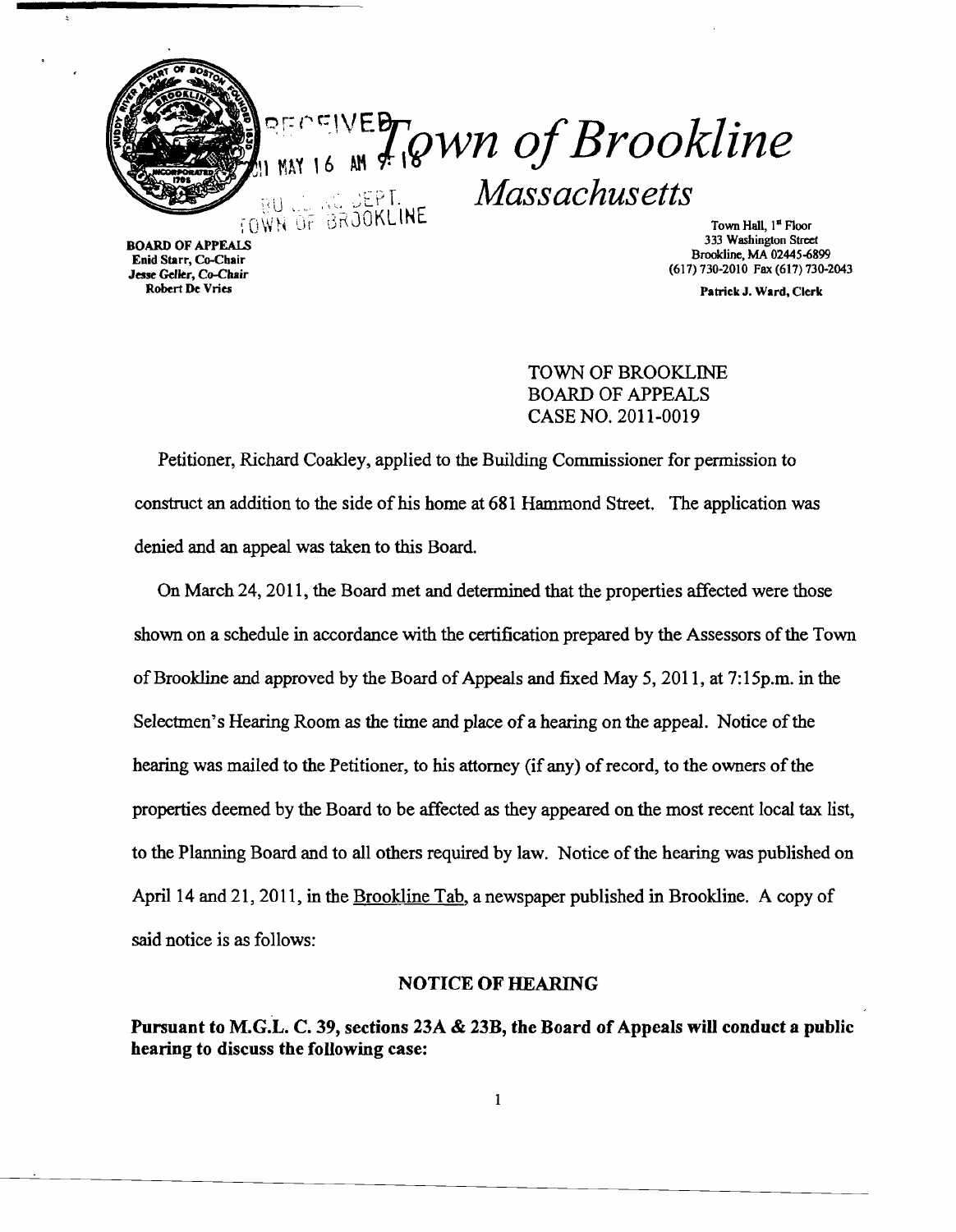Petitioner: COAKLEY, RICHARD B. Owner: COAKLEY, RICHARD B. Location of Premises: 681 HAMMOND ST Date of Hearing: May 5, 2011 Time of Hearing: 7:15PM Place of Hearing: Selectmen's Hearing Room, 6th. floor

A public hearing will be held for a variance and/or special permit from:

- 1. 5.10; Minimum Lot Size, variance required (pre-existing, non-conforming).
- 2. 5.15.2; Exception to Minimum Lot Size and Lot Width Requirements, finding required.
- 3. 5.43; Exceptions to Yard and Setback Regulations, special permit required.
- 4. 5.70; Rear Yard Requirements, variance required (existing structure preexisting, non-conforming), proposed addition, non-conforming.
- 5. 8.02.2; Alteration or Extension, special permit required.

Of the Zoning By-Law to: ADDITION REQUIRING BOA RELIEF at 681 Hammond St.

Said premise located in a T-6 (two-family and attached single-family) residence district.

*Hearings, once opened, may be continued by the Chair to a date and time certain. No further notice will be mailed to abutters or advertised in the TAB. Questions regarding whether a hearing has been continued, or the date and time ofany hearing may be directed to the Zoning Administrator at* 617-734-2134 *or check meeting calendar at:http://calendars.town.brookline.ma.us/MasterTownCalandar/?FormID=158.* 

*The Town of Brookline does not discriminate on the basis of disability in admission to, access to, or operations ofits programs, services or activities. Individuals who need auxiliary aids for*  effective communication in programs and services of the Town of Brookline are invited to make *their needs known to the ADA Coordinator, Stephen Bressler, Town of Brookline, 11 Pierce Street, Brookline, MA 02445. Telephone:* (617) *730-2330; TDD* (617) *730-2327.* 

# Enid Starr Jesse Geller Robert De Vries

At the time and place specified in the notice, this Board held a public hearing. Present at the

hearing was Chainnan, Enid Starr and Board Members Jonathan Book and Mark Zuroff. The

petitioner, Richard Coakley, was represented by his wife Elizabeth Coakley. Due to a

scheduling conflict, the site of the hearing was moved to the employee lounge, 3<sup>rd</sup> floor of the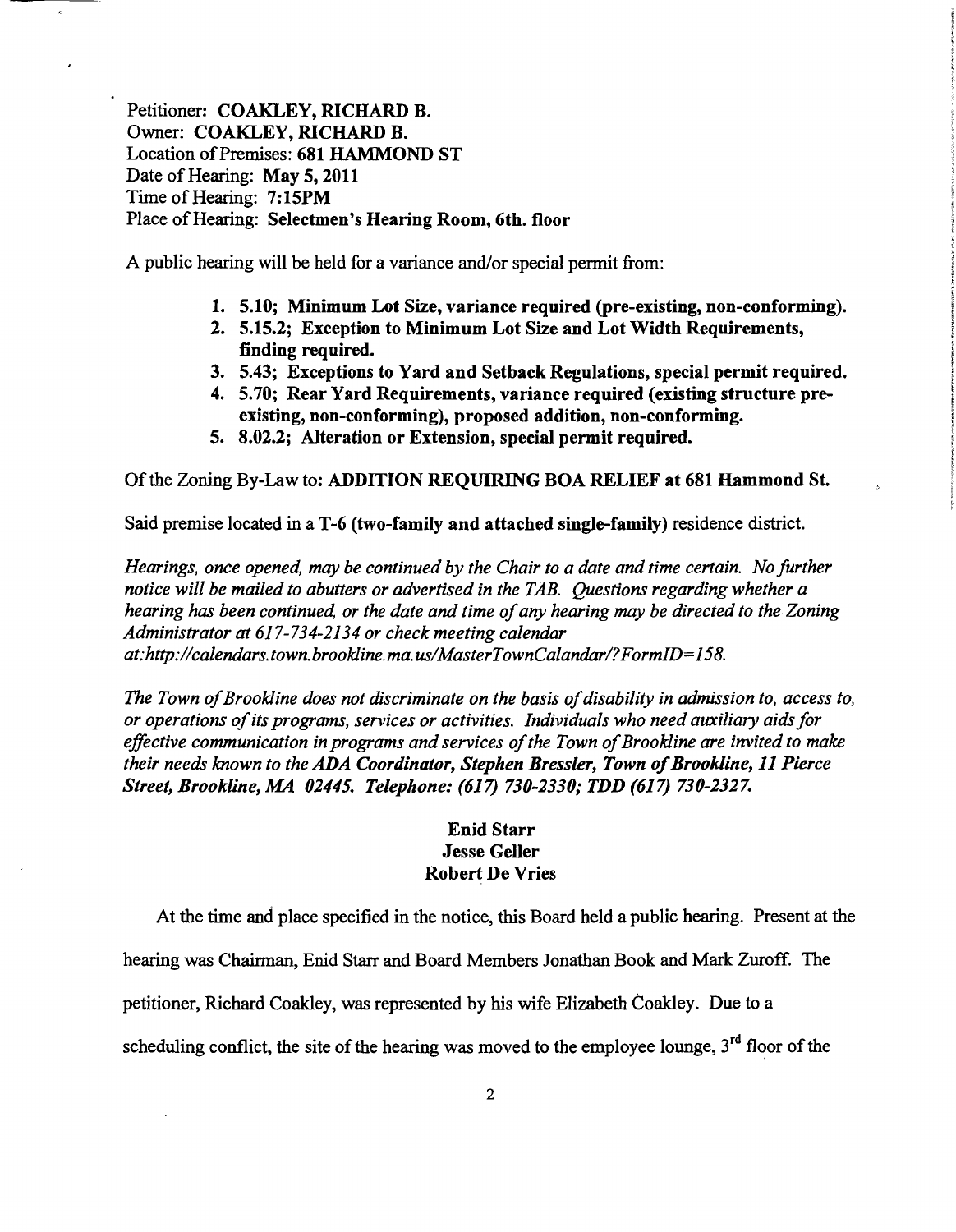Town Hall. Appropriate notice was posted throughout the building advising of the change in location.

Mrs. Coakley described the property at 681 Hammond Street as a single-family two-story wood shingle cottage style home with a detached garage, built in 1924. The property is located in a district for single-family homes and single-family homes converted to two-families. The residence is located south of Boylston Street, near the Baldwin School, on a private passageway perpendicular to Hammond Street. The home's front door is on the south side of the home which fronts on the way, not Hammond Street. There is an undeveloped wooded lot to the east of the residence, closer to Hammond Street, as well as on the opposite side of the way. All three of these lots, including the land on which 681 Hammond Street is built, are under the same ownership. The only other property sharing this way is to the west of 681 Hammond Street and is under different ownership than the other three lots.

Mrs. Coakley stated that she and her husband, Richard, propose to construct a two-story, 800 s.f. addition on the east side of their home. The addition will be  $20'x20'6"$  and accommodate a living room on the first floor and a master bedroom on the second floor. The addition would be clad in cedar shingles and the trim would be painted pine boards to complement the existing exterior. The addition would also include two rows of four windows, which would have painted western red cedar sills on the home's front façade. A box bay window with custom wood support brackets is proposed on the west elevation. The roofshingles would be Cambridge architectural grade, and the street facing façade would have pergola ends. The existing entry on the rear of the home would be removed.

Mrs. Coakley advised the Board that the home has been in the family since it was constructed in 1924. She said that both homes on the shared passageway were constructed about the same

3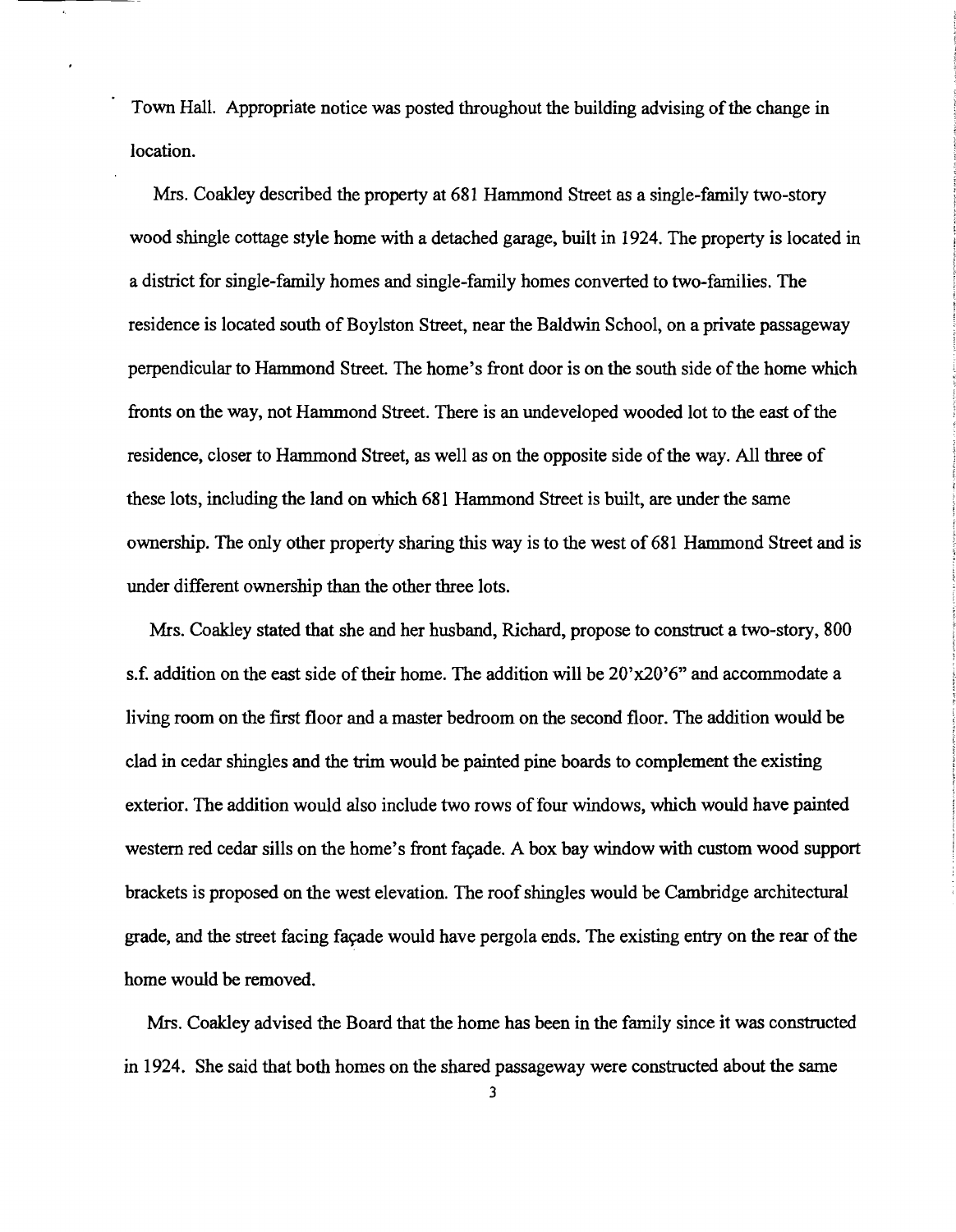time. About twenty years ago ownership was transferred to them. She reported that they have a son whose medical condition requires their assistance so they decided to move back from Maine for this reason. The addition will provide a more reasonable accommodation for the family. Mrs. Coakley stated that she needed relief from Section 5.70, rear yard setback. She reported that they plan to do some landscaping perhaps a hedge but still try to retain the wooded nature of the lot.

The Chairman asked whether anyone in attendance wished to speak in favor or against the

proposal. No one rose to speak.

The Chairman called upon Courtney Synoweic, Planner, to provide the findings of the

Planning Board.

## Section 5.10 - Minimum Lot Size

Section  $5.15.2$  – Exception to Minimum Lot Size and Lot Width Requirements: This is an undersized lot for the district, which is pre-existing, non-conforming. The applicant inherited this lot and two other lots on the passageway from his father – one adjacent lot with frontage on Hammond Street and one on the opposite side of the way with frontage on Hammond Street. *Pre-existing, nonconforming.* 

#### **Section 5.70 – Rear Yard Requirements**

| <b>Dimensional</b>     |     |     |    |                  |
|------------------------|-----|-----|----|------------------|
| <b>Requirements</b>    |     |     |    |                  |
| Rear Yard Setba        |     |     |    | Special permit*/ |
|                        | 30' | n/a | ۱٥ | Variance         |
|                        |     |     |    | Pre-existing     |
| <b>EXPLAIN SUBJECT</b> | 30' |     |    | Nonconforming    |

\*Under Section 5.43, the Board of Appeals may waive by special permit yard and setback requirements if counterbalancing amenities are provided. The applicant is planning on providing landscaping around the addition.

## Section 8.02.2 – Alteration or Extension

A special permit is required to alter or enlarge a pre-existing non-conforming structure.

Ms. Synoweic reported that the Planning Board was generally supportive ofthis proposal to

construct a two-story rear addition at 681 Hammond Street. The Board believed the proposal

relates well to the character of the dwelling and should be an improvement to the structure. The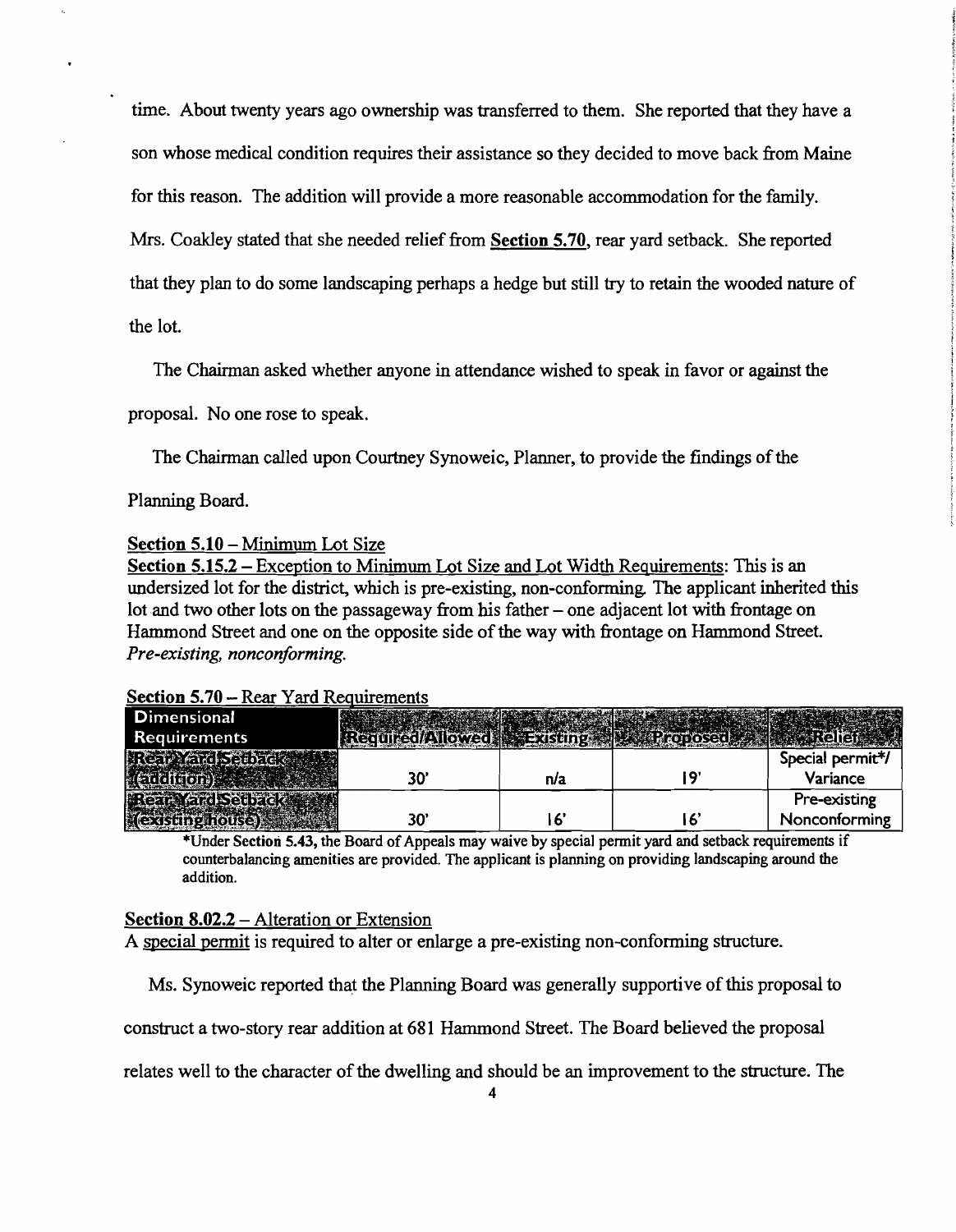Planning Board noted the applicant may want to consider installing a window on the rear facade to allow for cross-ventilation, and is supportive of the addition of windows to that elevation should the applicant choose to do so. Finally, the Planning Board believed that while a fairly substantial tree will be lost to accommodate the addition, new landscaping around the proposed addition should improve the overall appearance of the dwelling and screen it from the property to the west of 681 Hammond Street. Therefore, she said, the Planning Board recommended approval of the proposal and plans, including the topographic site plan dated December 16, 1999 by J.F. Hennessy Co. and the elevations and floor plans prepared by Richard Coakley dated April 15,2011, subject to the following conditions:

- 1. Prior to issuance of a building permit, final plans and elevations of the proposed addition shall be submitted to the Assistant Director of Regulatory Planning for review and approval.
- 2. Prior to issuance of a building permit, the applicant shall submit a final landscaping plan indicating all counterbalancing amenities to the Assistant Director of Regulatory Planning for review and approval.
- 3. Prior to issuance of a building permit, the applicant shall submit to the Building Commissioner to ensure conformance to the Board of Appeals decision: 1) a final site plan, stamped and signed by a registered land surveyor or engineer; 2) final building elevations; and 3) evidence the Board of Appeals decision has been recorded at the Registry of Deeds.

The Chairman then called upon Michael Shepard, Building Commissioner, to deliver the comments of the Building Department. Mr. Shepard stated that the site is relatively wooded and the home obscured by trees from Hammond Street. He said that in his opinion the proposed addition would meet the needs of the family, improve the appearance of the home and add value to it as well as the rest of the neighborhood. Mr. Shepard said that should the Board consider the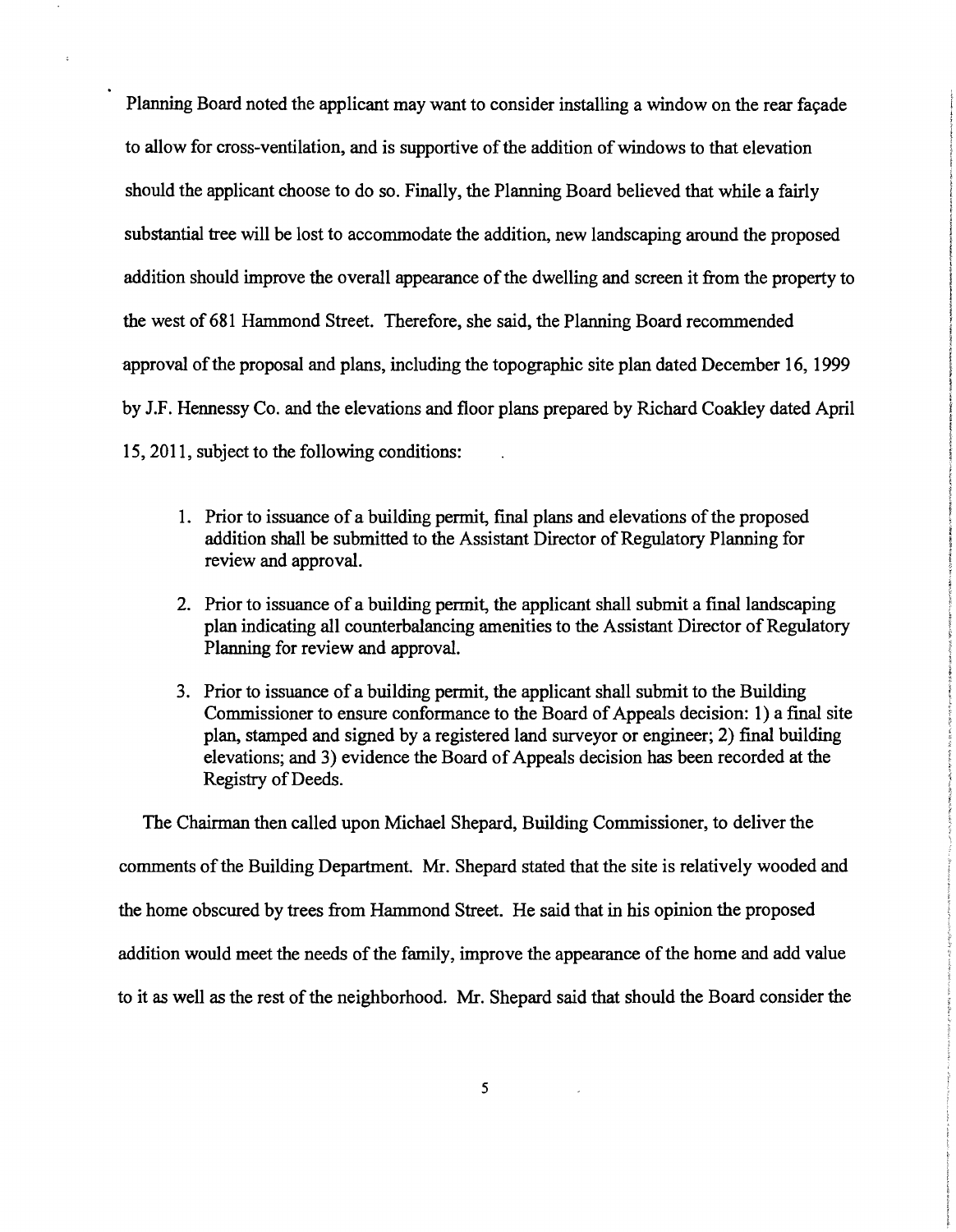grant of the requested relief that the Building Department would ensure compliance with the Massachusetts State Building Code.

During deliberations, Board Member Book inquired as to whether the abutting neighbors had been advised of the addition by the owner. Mrs. Coakley responded that they had spoken with most of the neighbors and they seemed supportive of their proposal. Board Members, Book and Zuroff, said that they were supportive of the requested relief, and Chairman Starr agreed. The Board, having deliberated on this matter and having considered the foregoing testimony, concludes that it is desirable to grant the Special Permit relief requested and that the petitioner has satisfied the requirements necessary for relief under Sections 5.43, 8.02.2, and 9.05 of the Zoning By-Law and made the following specific findings pursuant to Section 9.05 of the Zoning By-Law:

a. The specific site is an appropriate location for such a use, structure, or condition.

- b. The use as developed will not adversely affect the neighborhood.
- c. There will be no nuisance or serious hazard to vehicles or pedestrians.
- d. Adequate and appropriate facilities will be provided for the proper operation of the proposed use.

Accordingly, the Board voted unanimously to grant the requested relief subject to the

following conditions:

- 1. Prior to issuance of a building permit, final plans and elevations of the proposed addition shall be submitted to the Assistant Director of Regulatory Planning for review and approval.
- 2. Prior to issuance of a building permit, the applicant shall submit a final landscaping plan indicating all counterbalancing amenities to the Assistant Director of Regulatory Planning for review and approval.
- 3. Prior to issuance of a building permit, the applicant shall submit to the Building Commissioner to ensure conformance to the Board of Appeals decision: 1) a